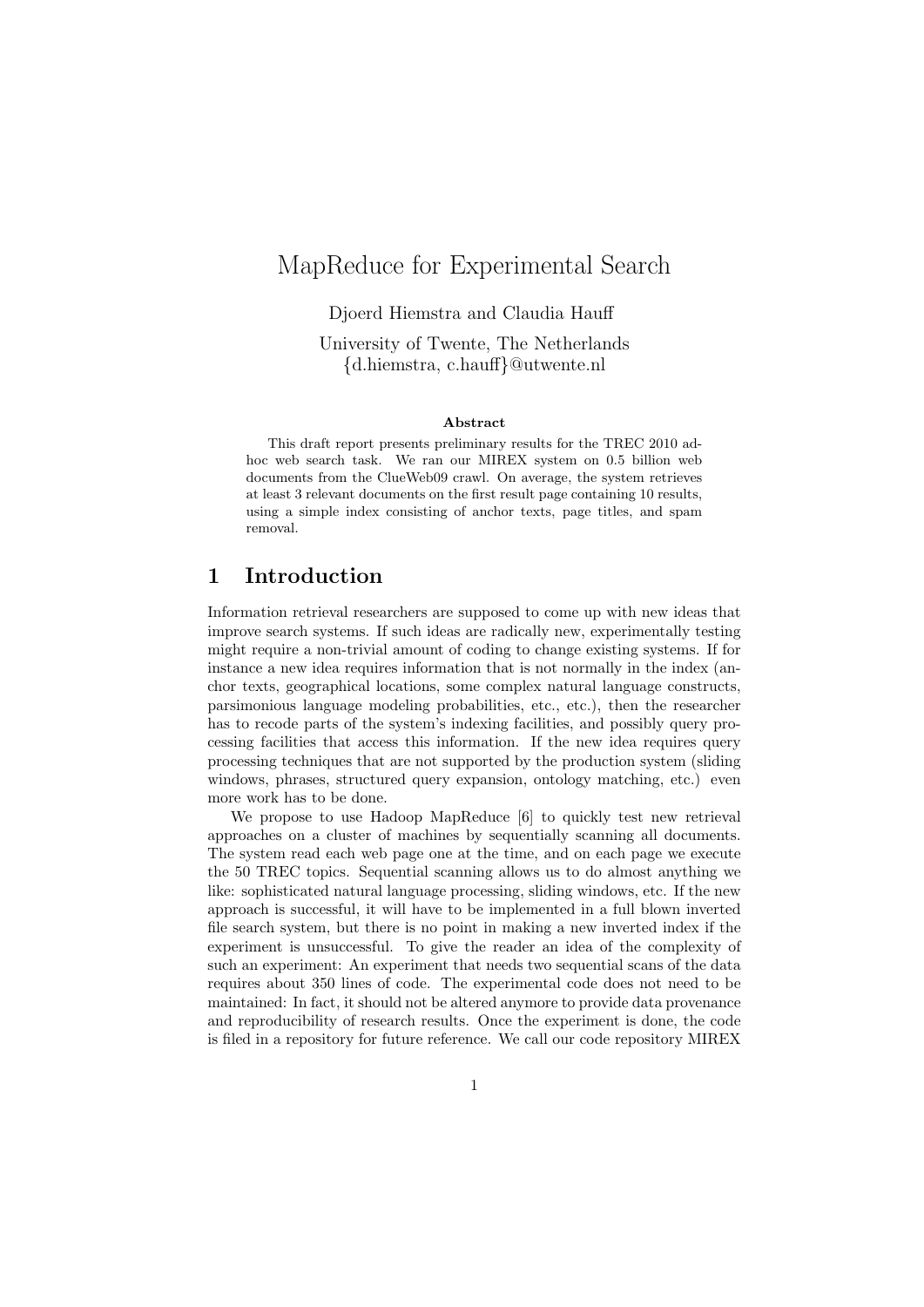(MapReduce Information Retrieval EXperiments), and it is available as open source software from http://mirex.sourceforge.net

Surprisingly, linear scanning for testing experimental search approaches seems to be mostly reported in industrial settings. Jeffrey Dean [3] describes how Map-Reduce [4] is used at Google for experimental evaluations. New ranking ideas are tested off-line on human rated query sets similar to topics at TREC. Running such off-line tests has to be easy for the researchers at Google, possibly at the expense of the efficiency of the prototype. So, it is okay if it takes hours to run for instance 10,000 queries, as long as the experimental infrastructure allows for fast and easy coding of new approaches. A similar line of reasoning was followed by Microsoft at TREC 2009: Nick Craswell et al. [2] use DryadLINQ [7] on a cluster of 240 machines to run their TREC experiments. The work at Google and Microsoft shows that sequential scanning over large document collections is a viable approach to experimental information retrieval. Some of the advantages are [5]: 1) Researchers spend less time on coding and debugging new experimental retrieval approaches; 2) It is easy to include new information in the ranking algorithm, even if that information would not normally be included in the search engine's inverted index; 3) Researchers are able to oversee all or most of the code used in the experiment; 4) Large-scale experiments can be done in reasonable time.

This draft report presents preliminary results for the TREC 2010 ad-hoc task. In Section 2 we briefly introduce MIREX, Section 3 presents our experimental results, and Section 4 concludes the paper.

## 2 MIREX: MapReduce Information Retrieval Experiments

MapReduce is a framework for batch processing of large data sets on clusters of commodity machines [4]. Users of the framework specify a mapper function that processes a key/value pair to generate a set of intermediate key/value pairs, and a reducer function that processes intermediate values associated with the same intermediate key. The pseudo code in Figure 1 outlines our sequential search implementation. The implementation does a single scan of the documents, processing all queries in parallel.

The mapper function takes pairs of document identifier and document text (DocId, DocText). For each pair, it runs all benchmark queries and outputs for each matching query the *query identifier* as key, and the pair *document* identifier and score as value. In the code, Queries is a global constant per experiment. The MapReduce framework runs the mappers in parallel on each machine in the cluster. When the map step finishes, the framework groups the intermediate output per key, i.e., per QueryId. The *reducer* function then simply takes the top 1000 results for each query identifier, and outputs those as the final result. The reducer function is also applied locally on each machine (that is, the reducer is also used as a *combiner* [4]), making sure that at most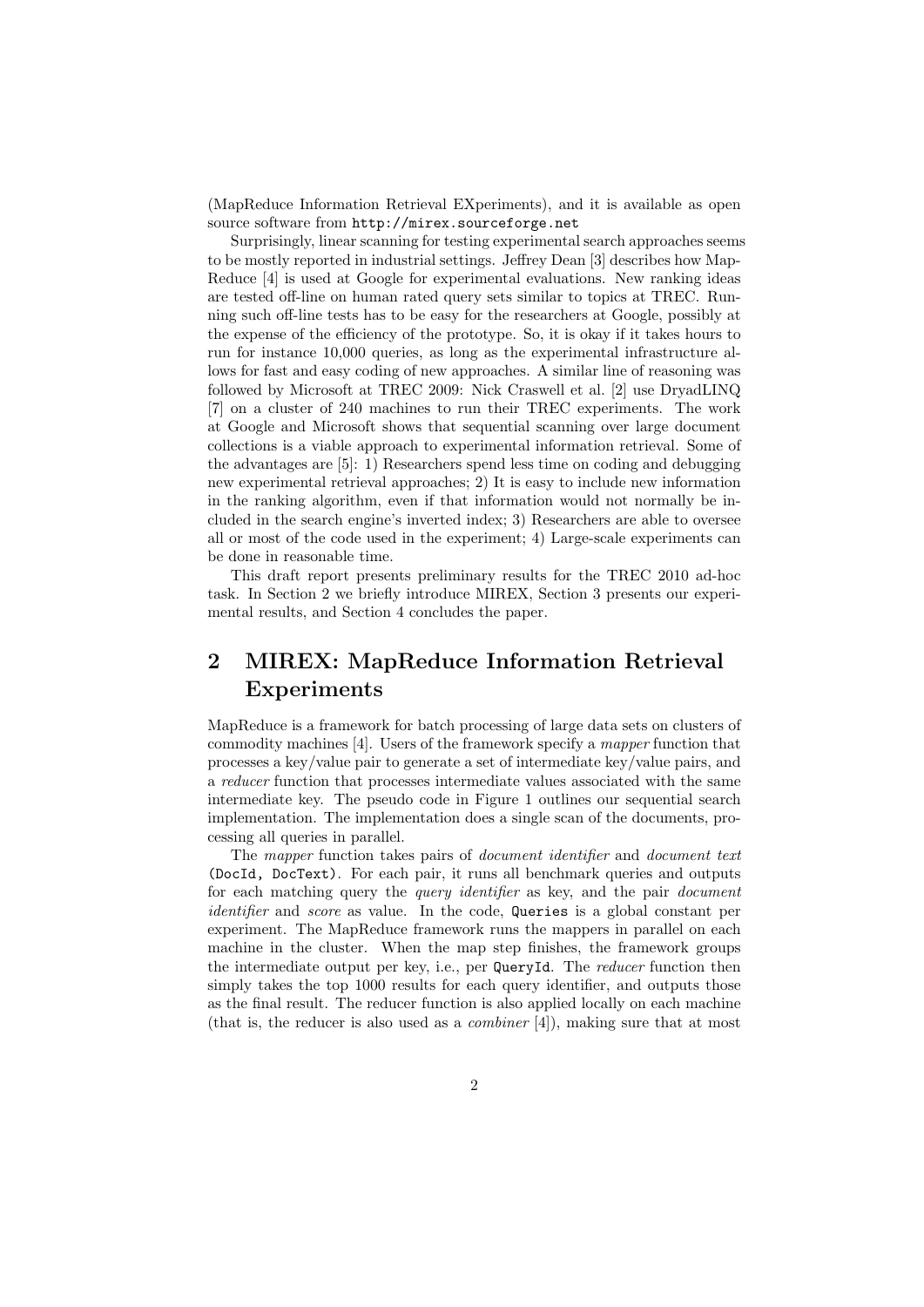```
mapper (DocId, DocText) =
  FOREACH (QueryID, QueryText) IN Queries
    Score = experimental score(QueryText, DocText)
    IF (Score > 0)
    THEN OUTPUT(QueryId, (DocId, Score))
reducer (QueryId, DocIdScorePairs) =
  RankedList = ARRAY[1000]
  FOREACH (DocId, Score) IN DocIdScorePairs
    IF (NOT filled(RankedList) OR
      Score > smallest_score(RankedList))
    THEN ranked insert(RankedList, (DocId, Score))
  FOREACH (DocId, Score) IN RankedList
    OUTPUT(QueryId, DocId, Score)
```
Figure 1: Pseudo code for linear search

1000 results have to be sent between machines after the map phase finishes.

Our experiments are made of several such MapReduce jobs: We extracted anchor texts from the full ClueWeb09 Category A data, we gathered global statistics for terms that occur in the TREC topics, and we run linear search as depicted in Figure 1. As a final step, we removed spam pages using the results from Gordon Cormack et al. [1]. The experiments were run on a cluster of 15 low cost machines.

#### 3 Experimental results

Table 1 shows the precision at 5, 10 and 20 web pages retrieved for queries 1–50 of TREC 2009. Here, LM no smoothing denotes a language model with a length prior, that does not use any smoothing such that documents that do not contain all query terms are assigned zero probability (i.e., they are not retrieved). The experiment named LM  $\lambda = x$  denotes a language model with length prior and linear interpolation smoothing, where  $\lambda$  is the weight of the document language model, so  $\lambda = 0.95$  uses minimal smoothing, and  $\lambda = 0.15$  uses quite some smoothing. The experiment named LM Dirichlet uses Dirichlet smoothing with  $\mu = 2500$ , and BM25 is Okapi's BM25 weighting with  $k_1 = 1.2$  and  $b = 0.75$  [5].

Interestingly, on the anchor text representation, the best approach does not use smoothing, so it does not need global statistics to compute IDF-like (inverse document frequency) weights. Global statistics can be incorporated by doing one initial pass over the corpus to collect global statistics for all queries [2]. Presumably, on document collections of this scale, IDF-like weighting is unnecessary.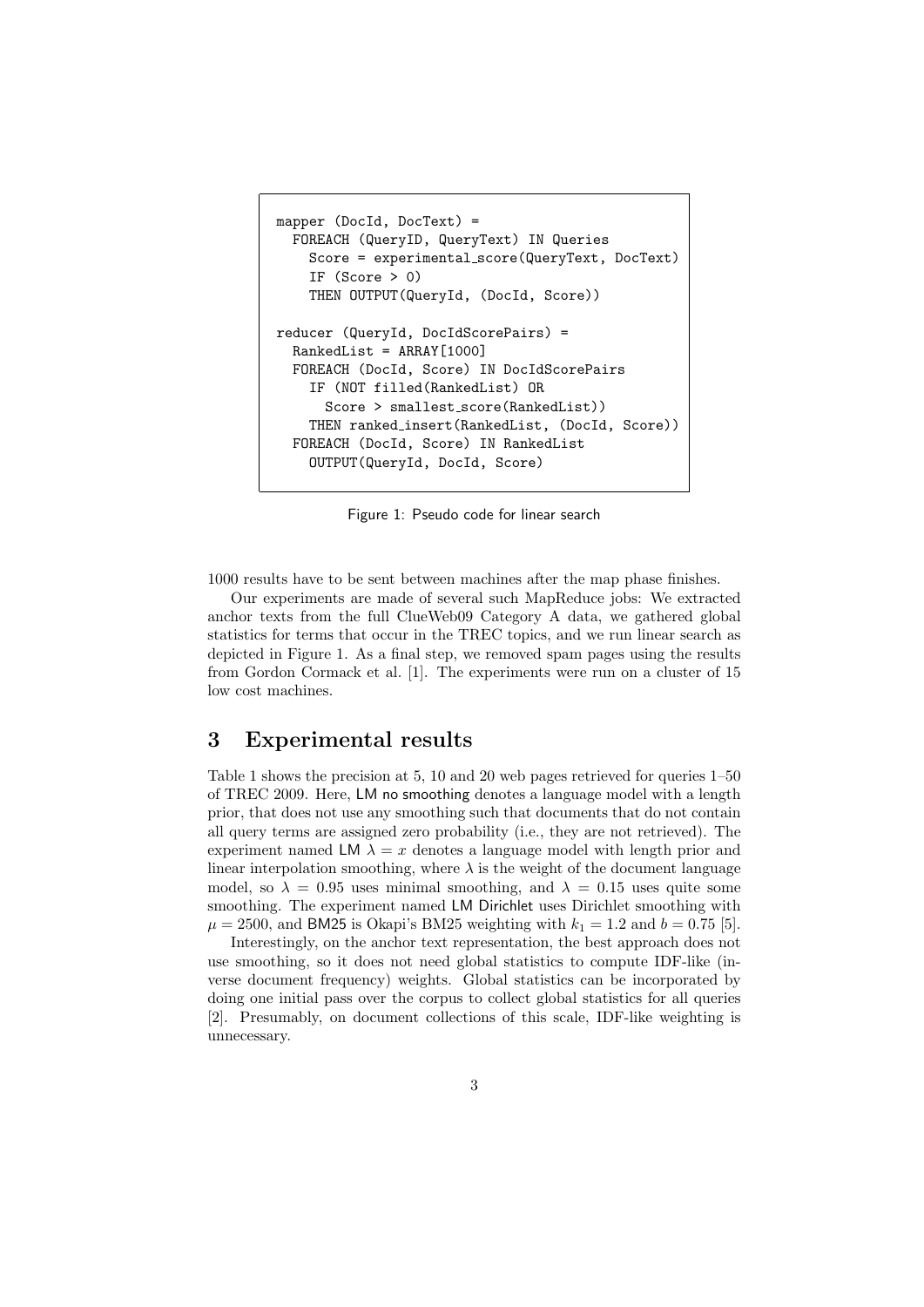| Experiment                               | P@5   | P@10  | P@20  |
|------------------------------------------|-------|-------|-------|
| anchors, LM no smoothing                 | 0.372 | 0.330 | 0.253 |
| anchors, LM $\lambda = 0.95$             | 0.372 | 0.328 | 0.257 |
| anchors, LM $\lambda = 0.15$             | 0.312 | 0.276 | 0.233 |
| anchors, LM Dirichlet                    | 0.316 | 0.282 | 0.214 |
| anchors, BM25                            | 0.312 | 0.246 | 0.200 |
| anchors+titles, $\lambda = 0.95$         | 0.360 | 0.316 | 0.251 |
| anchors-spam, LM $\lambda = 0.95$        | 0.416 | 0.338 | 0.261 |
| anchors+titles-spam, LM $\lambda = 0.95$ | 0.412 | 0.332 | 0.257 |

Table 1: Precision at 5, 10 and 20 on TREC 2009

We used the spam rankings kindly provided by Cormack et al.  $[1]$  – their fusion results – to remove the spammiest  $50\%$  of the web pages, i.e., we effectively removed half of the index. Removing spam pages helps early precision considerably on TREC 2009, although not as much as reported by Cormack et al. Searching the document titles in addition to the anchor texts seems to hurt performance a bit on TREC 2009, however, it improved recall (not shown), and in combination with spam page removal, the precision figures are almost the same as searching the anchor texts alone.

| Experiment                                            | P@5   | P@10  | P@20  |
|-------------------------------------------------------|-------|-------|-------|
| anchors, LM $\lambda = 0.95$ (utwente3)               | 0.306 | 0.256 | 0.251 |
| anchors+titles, LM $\lambda = 0.95$ (utwente4)        | 0.311 | 0.253 | 0.249 |
| anchors-spam, LM $\lambda = 0.95$ (unofficial)        | 0.317 | 0.306 | 0.276 |
| anchors+titles-spam, LM $\lambda = 0.95$ (utwente4SF) | 0.317 | 0.308 | 0.303 |

Table 2: Precision at 5, 10 and 20 on TREC 2010

Table 2 shows the precision at 5, 10, and 20 documents retrieved of the official TREC runs. The results are computed over 36 of the 50 topics for which relevance judgments were available at the time of writing these working notes. The held back topic numbers are 54, 61, 66, 68, 72, 78, 83, 86, 87, 90, 95, 98, 99, and 100. The official runs are fully judged until 20 documents retrieved, so all precision values are actual precision values. Of the unofficial run, the fraction of judged documents for 5, 10 and 20 documents retrieved was 1.00, 0.99, and 0.95 respectively. On TREC 2010, including the document titles seems to help a bit, even if spam pages are not removed. The three official runs do not differ substantially on the 36 topics.